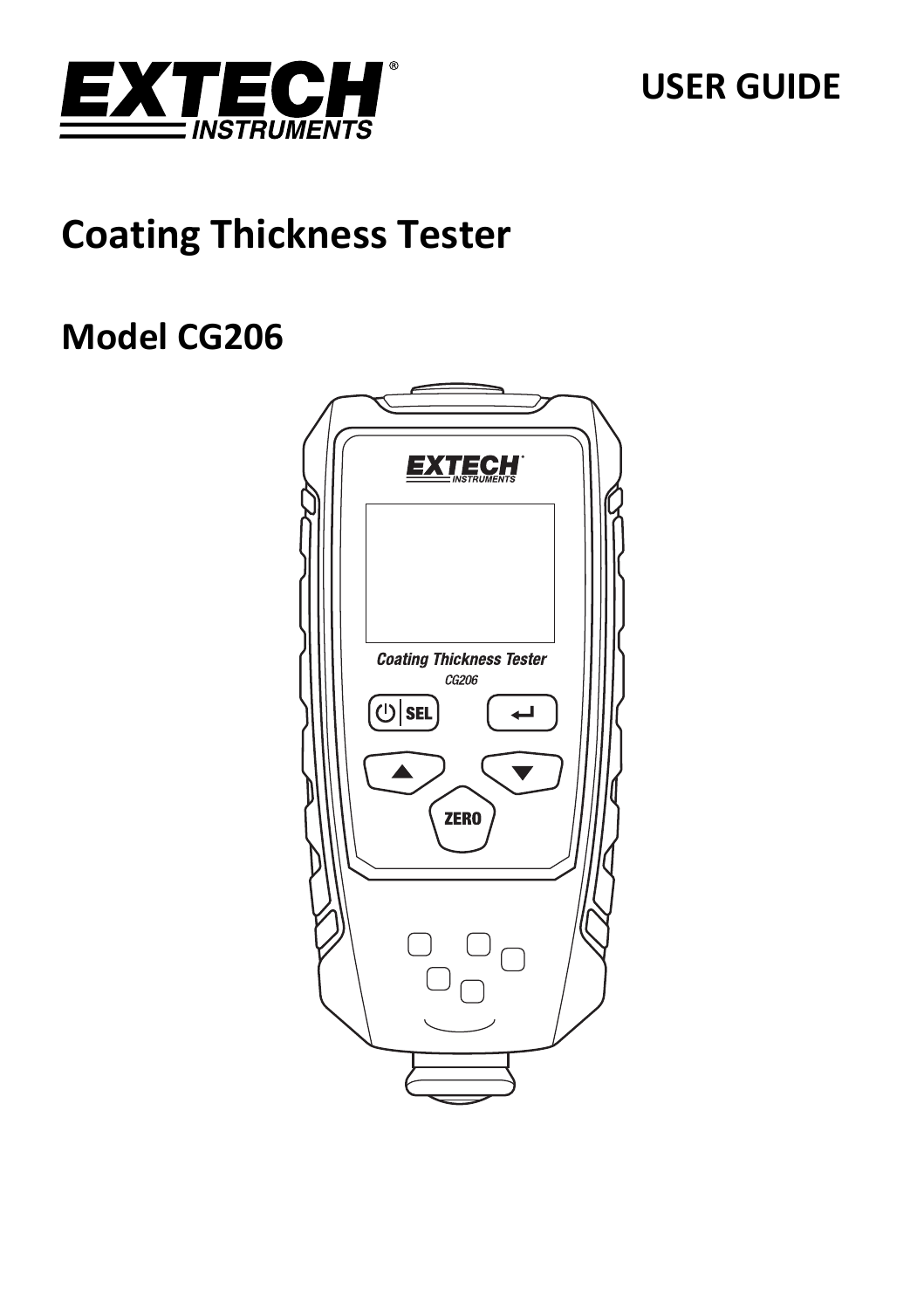# *Introduction*

Thank you for selecting the Extech CG206 Coating Thickness Tester. The CG206 is a portable meter designed for non-invasive coating thickness measurements with automatic recognition of the substrate material under test.

The meter uses two measurement methods: magnetic induction (for ferrous metal substrates) and eddy current (for non‐ferrous metal substrates).

The CG206 meter can connect to a PC via USB and transmit recorded data for further analysis and for generating report documentation.

Proper use and care of this meter will provide many years of reliable service.

### **Features**

- Measured Coatings: Non‐magnetic coatings (e.g. paint, zinc) on steel; Insulated Coatings (e.g. paint, anodized coatings) on non‐ferrous metals
- Intuitive menu-based programming
- Memory storage of up to 1500 readings in 30 groups (50 readings per group)
- Delete single readings or all groups easily
- Auto Power OFF with disable feature
- Data transfer to PC via USB
- User Zero Calibration ability

### **Applications**

- Corrosion protection
- Paint Shops and Electroplaters
- Chemical, Automobile, Shipbuilding, and Aircraft industries
- Laboratory, Workshop, and Field use

### **Probe Description**

The CG206 probe is spring mounted in the sensor sleeve. This ensures safe and stable positioning of the probe and ensures constant contact pressure.

A V‐groove in the sleeve of the probe facilitates reliable readings on small cylindrical parts. The hemispherical tip of the probe is made of hard and durable material.

#### **Measuring metallic coatings**

This meter can measure non‐magnetic metal coatings (Zinc) on a magnetic (ferrous) substance base, and non‐metal coatings on a metal base (ferrous or non‐ferrous).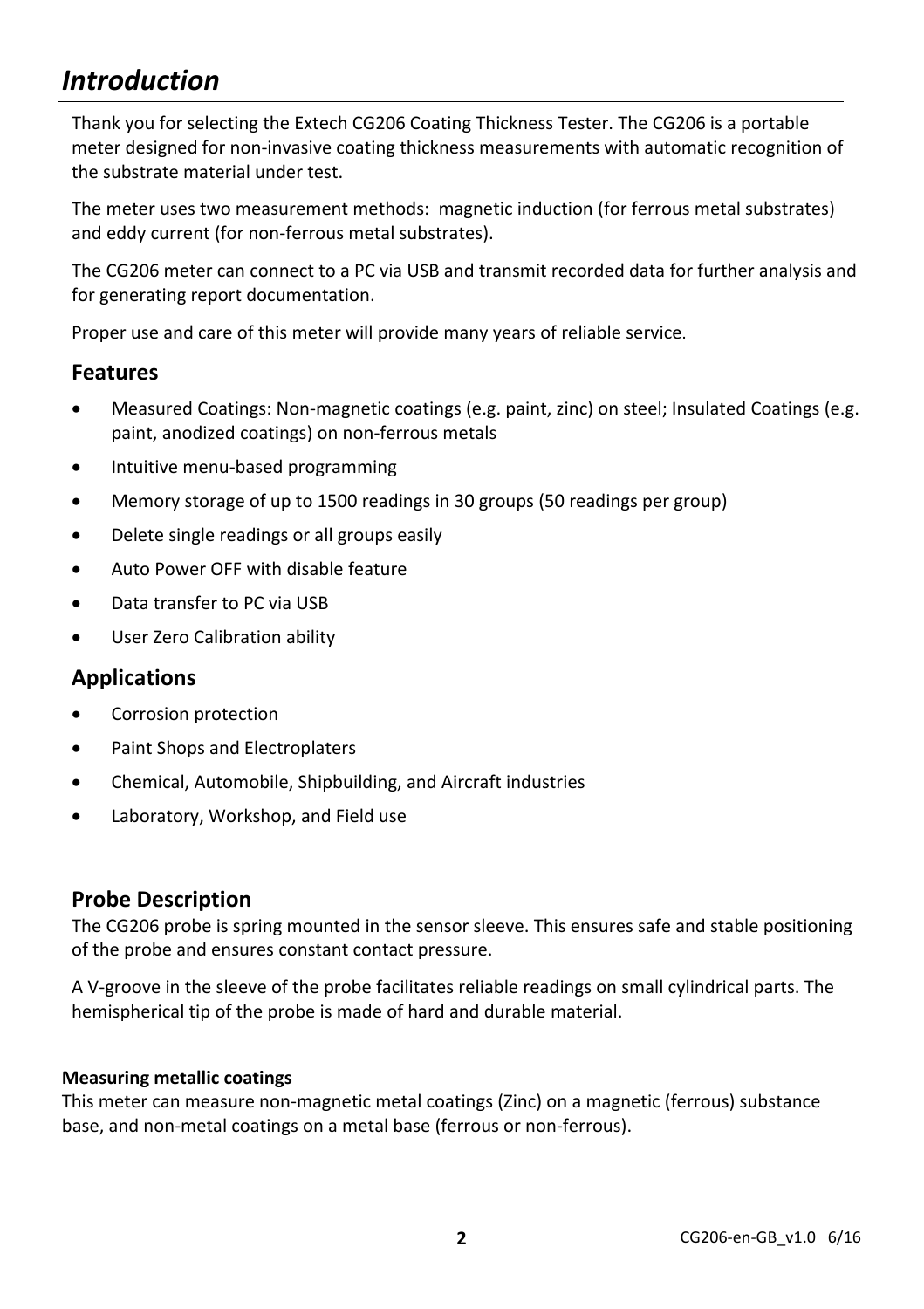# *Description*

## **Meter Description**

- 1. LCD display
- 2. Power and Select button
- 3. Up arrow
- 4. Zero Key
- 5. Micro USB connector
- 6. Back Key  $(4)$
- 7. Down arrow
- 8. Sensor

Note: Battery compartment on rear of meter



# **Display Description**

- 1. Data record memory group number
- 2. Record Number in current memory group
- 3. Battery status icon
- 4. Measurement units: µm or mils
- 5. DEL (Delete): Press the back  $(4)$ button to delete the previous reading
- 6. Metal type (FE=ferrous, NFE=non‐ferrous)
- 7. Automatic (Auto) metal detect mode

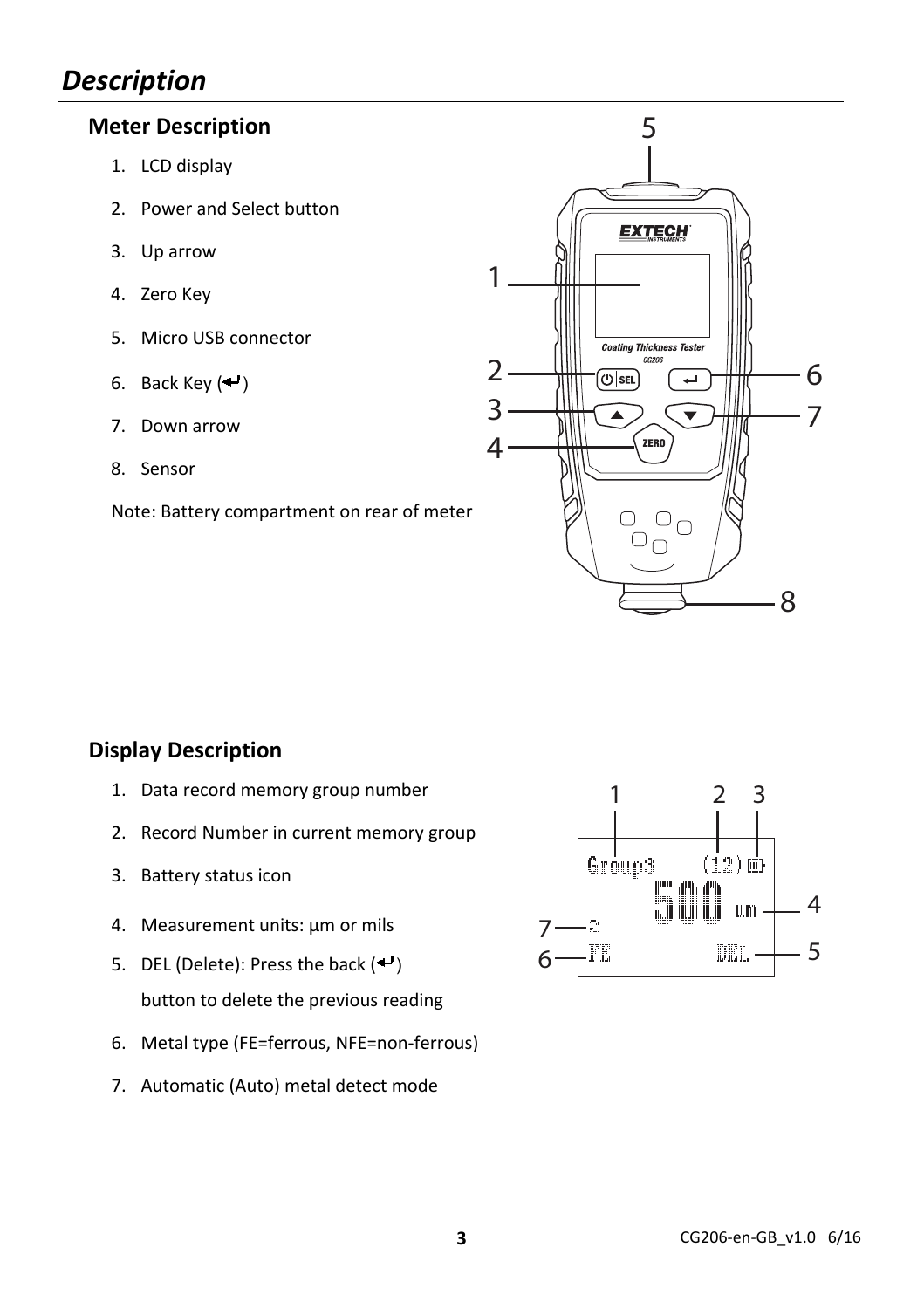# *Operation*

## **Meter Power**

Install two 'AAA' 1.5 V batteries into the rear battery compartment. Press the power button  $\circ$ to switch the meter ON. The display will switch ON. If the display does not switch ON, install or replace the batteries. When powering up, please keep the meter at least 10cm (4") from metal objects. Replace the batteries when the battery status icon appears low, the meter will give inaccurate readings if the battery voltage falls very low.

#### **Measurements**

Before each measurement session please perform a **Zero Calibration** as described later in this User Guide.

Practice with the film and zero reference metal substrates to learn how the meter operates before moving to a professional application. The heavier metal substrate is the ferrous (magnetic) zero substrate (Fe) and the lighter metal substrate (Al) is the non‐ferrous (non‐ magnetic) zero substrate. In Auto mode, the meter automatically senses ferrous and non‐ferrous substrates.

- 1. Place a reference film (250µm, for example) on the ferrous substrate (FE).
- 2. Power the meter on by pressing the power button.
- 3. Place the spring‐loaded meter sensor against the reference film.
- 4. The meter will emit an audible tone indicating that the measurement has been taken.
- 5. The LCD will show the reading at the center of the display area.
- 6. For a typical display see the Display description diagram.

# **Automatic Power OFF**

In order to conserve battery life, the meter will automatically turn off after approximately 3 minutes. To defeat this feature, use the programming menu detailed in the next section (menu parameter AUTO POWER OFF under SET).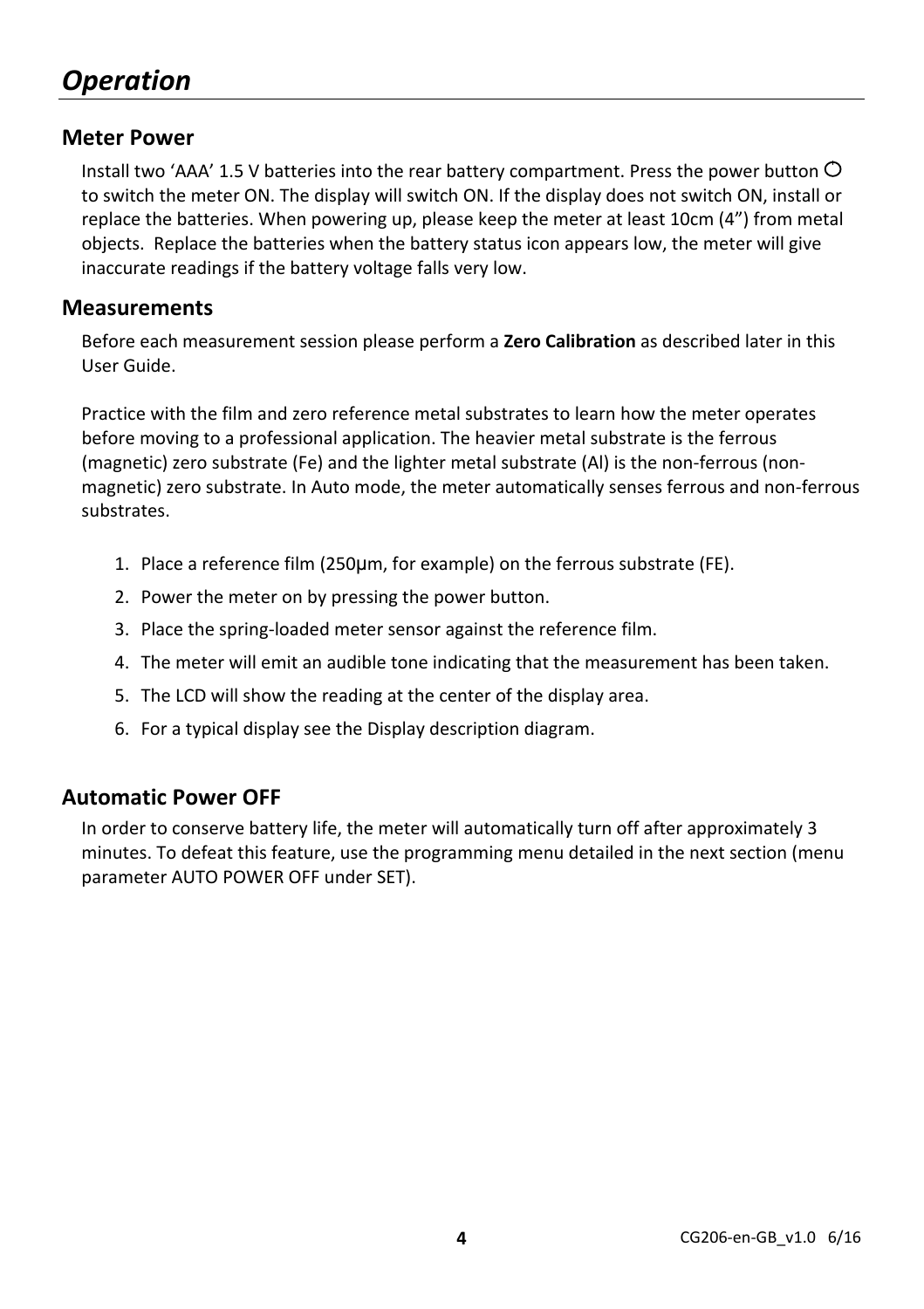# *Programming Menu*

The meter can be configured and calibrated through simple button presses in the programming menu.

- Press the SEL button to access the menu; refer to the menu 'tree' below.
- Use the UP/DOWN buttons to scroll the menu
- Use the SEL button to select the highlighted mode
- $\bullet$  Use the  $($  $\leftarrow$  $\cdot$ ) button to exit or back out of a mode
- Other button presses are mode specific, follow on-screen prompts explained below.

In the table below the factory default settings are in bold with an asterisk (\*). Each parameter is explained in detail in the subsequent sections.

| <b>Top level</b>    | Sub level 1                                                 | Sub level 2                                                 | <b>Description</b>                                                                         |  |
|---------------------|-------------------------------------------------------------|-------------------------------------------------------------|--------------------------------------------------------------------------------------------|--|
| <b>WORKING MODE</b> | Group 130                                                   |                                                             | Shows Memory Groups and the number<br>of readings in each group<br>(Group 0 has no memory) |  |
| <b>MEASURE MODE</b> | NFE. FE. Auto*                                              |                                                             | Non-Ferrous, Ferrous, or Auto<br>(Automatic) Metal selection                               |  |
| <b>SET</b>          | Unit settings                                               | $\mu$ m*                                                    | <b>Micrometers</b>                                                                         |  |
|                     |                                                             | mil                                                         | Mils = mm $*$ 2.54 / 100                                                                   |  |
|                     | <b>Backlight</b>                                            | Increase/decrease backlight using up/down arrows            |                                                                                            |  |
|                     | Auto Power OFF                                              | Enable*                                                     | Allows Auto Power OFF                                                                      |  |
|                     |                                                             | Disable                                                     | Defeats Auto Power OFF feature                                                             |  |
|                     | Contrast                                                    | Increase/decrease contrast using up/down arrows             |                                                                                            |  |
|                     | Info                                                        |                                                             | Shows firmware version number and model number                                             |  |
| <b>MEASURE VIEW</b> | View or delete stored data in all groups or selected groups |                                                             |                                                                                            |  |
| <b>CALIBRATION</b>  | CAL Zero of FE                                              | Perform FE Zero Calibration (refer to Calibration section)  |                                                                                            |  |
|                     | CAL Zero of NFE                                             | Perform NFE Zero Calibration (refer to Calibration section) |                                                                                            |  |
|                     | Delete Zero of FE                                           | Delete FE Zero Calibration data                             |                                                                                            |  |
|                     | Delete Zero of NFE                                          | Delete NFE Zero Calibration data                            |                                                                                            |  |

**NOTE:** Disable the Auto Power OFF feature before lengthy programming to avoid inconvenient automatic power down while programming.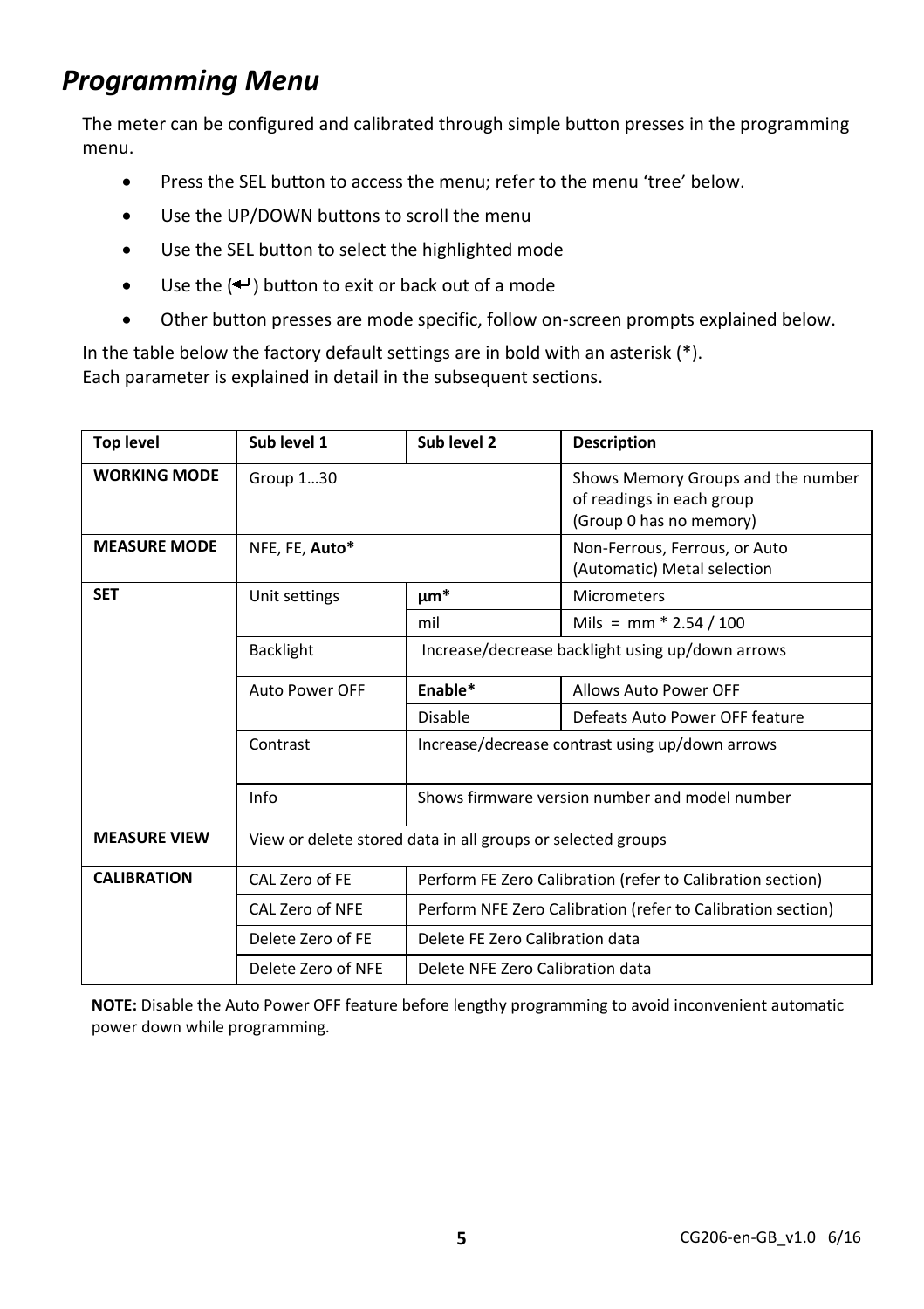# **WORKING MODE**

- 1. Press the LEFT button (SEL) to access the menu.
- 2. Scroll to WORKING MODE (if necessary) using up/down buttons.
- 3. Press the LEFT button (SELECT) to open WORKING MODE.
- 4. Use the UP and DOWN buttons to scroll through the groups and to see the number of saved readings in each group. Group 0 does not have memory.
- 5. Press the LEFT button (SELECT) to select the group and exit Working mode and return to the main menu or press the RIGHT button  $(4)$  twice to return to the normal operating mode.

## **MEASURE MODE**

- 1. Press the LEFT button (SEL) to access the programming menu
- 2. Use the UP/DOWN buttons to scroll to the Measure Mode
- 3. Press the LEFT button (SELECT) to select the Measure Mode
- 4. Use the UP/DOWN buttons to scroll to Auto, FE, or NFE. Press the LEFT button (SELECT) to make a selection. **AUTO mode** ‐ the meter automatically recognizes the metal that is being measured. **Ferrous (FE) Mode** ‐ the Magnetic induction measurement mode is used. **Non‐Ferrous (NFE) Mode** ‐ the eddy current measurement mode is used.
- 5. Press the RIGHT button  $(4)$  to return to the normal operating mode.

### **SET**

- 1. Press the LEFT button (SEL) to access the menu.
- 2. Use the UP/DOWN arrows to scroll to SET.
- 3. Press the LEFT button (SELECT) to open the SET menu.
- 4. Use the UP and DOWN buttons to scroll through the selections.
- 5. Press the Left button (SELECT) to open the selected item.

#### **a. Units of measure selections**

Select  $\mu$ m or mil using the arrow buttons  $(\mu m =$  micrometers; mils). Press the LEFT button (SELECT) button to confirm and to return to the SET menu (otherwise press the right button  $(4)$  to abort the edit and return to the SET menu).

#### **b. Backlight**

Use the UP and DOWN arrows to adjust the brightness of the backlight. Press the RIGHT button  $($ <sup>+</sup>) to confirm and return to the SET menu.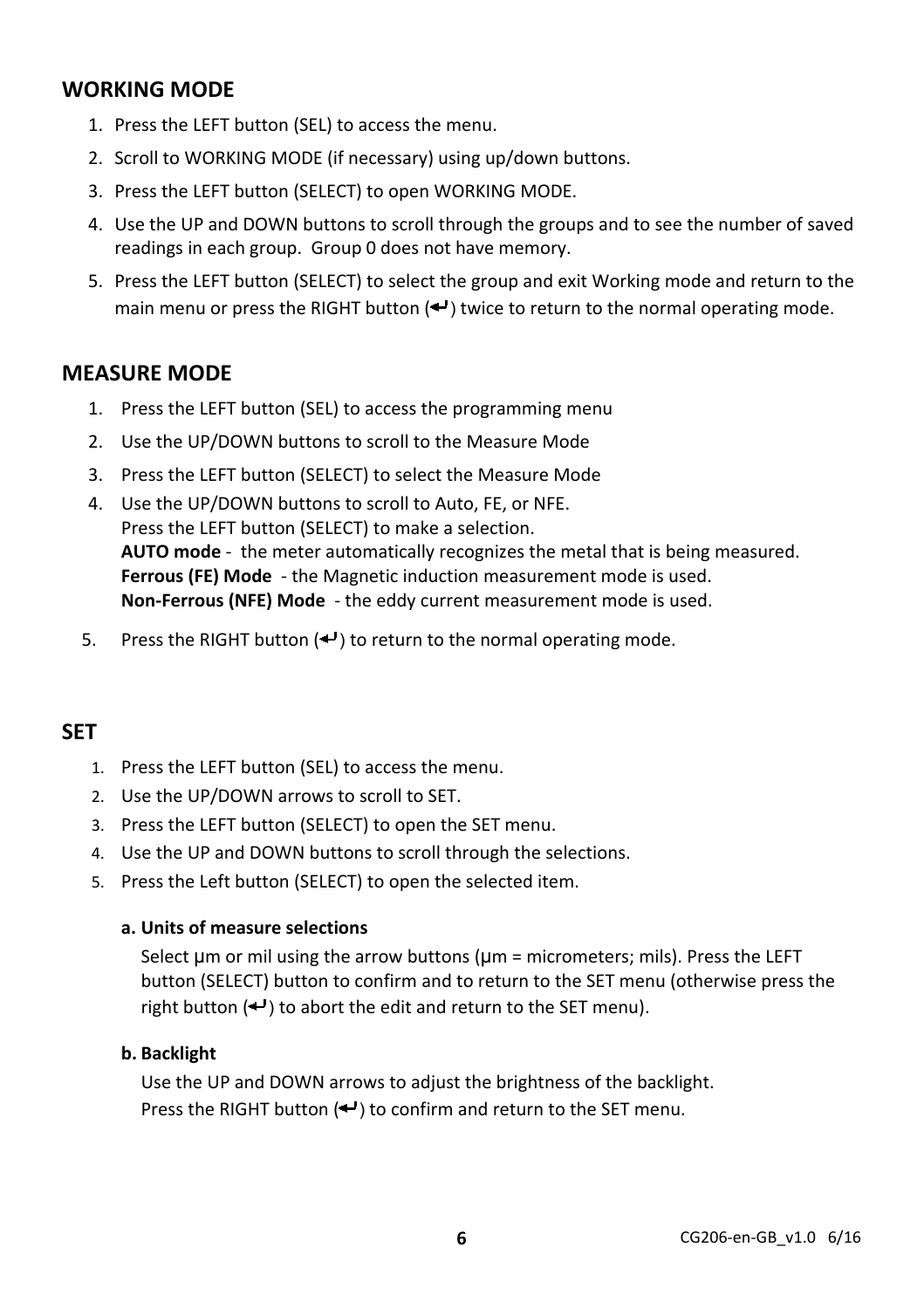#### **c. Auto Power OFF**

Select ENABLE or DISABLE using the arrow buttons. When enabled, the meter automatically switches OFF after 3 minutes of inactivity. When disabled, the meter will only switch OFF with a power button press or when the battery power is weak.

Press the LEFT button (SELECT) button to confirm and to return to the SET menu (otherwise press the right button  $($ <sup>+</sup>) to abort the edit and return to the SET menu).

#### d. **Contrast**

Use the UP and DOWN arrows to adjust the display contrast up or down. Press the LEFT button (OK) button to confirm and to return to the SET menu (otherwise press the right button  $($  $\blacktriangleleft$ ) to abort the edit and return to the SET menu).

#### **e. Info**

The model number and firmware version level are displayed. Press the right button  $($ <sup>+</sup> $)$  to exit to the SET menu.

#### **MEASURE VIEW**

The Measure View menu allows for scrolling through the readings in all of the groups. Readings can be viewed or deleted in this mode.

- 1. Press the LEFT button (SEL) to access the main menu.
- 2. Use the DOWN ARROW button to scroll down to MEASURE VIEW.
- 3. Press LEFT (SELECT) to open the MEASURE VIEW parameter.
- 4. Use the UP/DOWN ARROW buttons to scroll through the groups of stored readings.
- 5. When a group is highlighted that contains stored readings, use the LEFT (SELECT) button to open the readings list. Now use the UP/DOWN arrows to view the readings. Press the LEFT button (Delete Group) to delete all readings in this Group or press the RIGHT button  $($ <sup>+</sup>) to return to the main Group list.
- 6. Highlight 'Delete All' and press the LEFT button (SELECT) to delete all of the readings in all groups. Otherwise press the RIGHT button  $($ <sup>+</sup>) to return to the previous menu.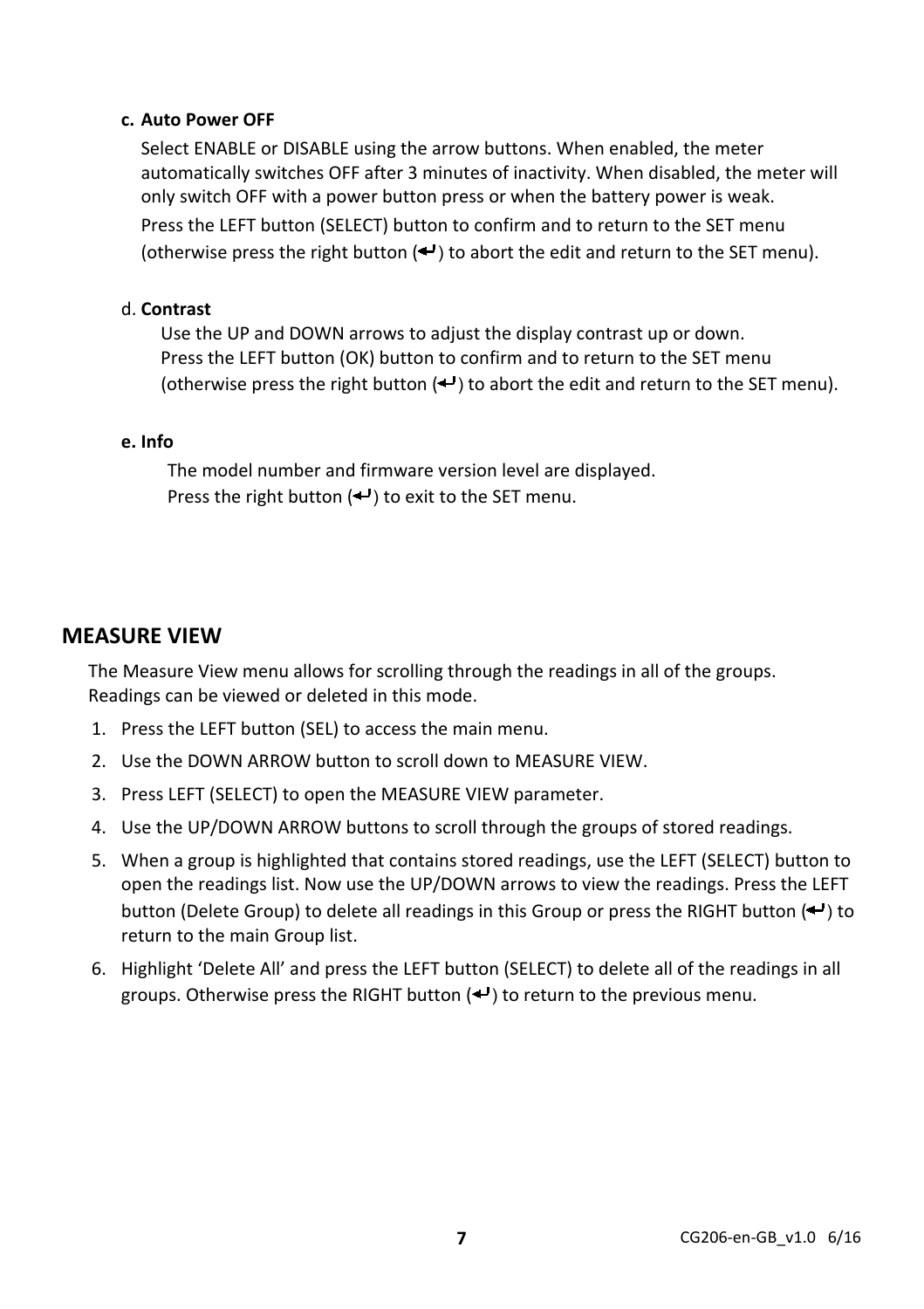# **CALIBRATION**

The Calibration menu allows the user to perform a Ferrous (Zero FE) or non‐ferrous (Zero NFE) ZERO Calibration. The Calibration menu also allows the user to delete ZERO calibration data for both ferrous (Zero F) and non‐ferrous (Zero N) modes.

- 1. Press the LEFT button (SEL) to access the main menu.
- 2. Use the DOWN button to scroll to CALIBRATION.
- 3. Press LEFT (SELECT) to open the CALIBRATION parameter.
- 4. To perform a ZERO Calibration, refer to Zero Calibration in the next section.
- 5. To delete ZERO Calibration data, scroll to **DEL Zero of FE** or **DEL Zero of NFE** and then press the LEFT button (SELECT). This executes the Zero delete function and returns the meter to the SET menu.
- 6. Press the RIGHT button  $($ <sup>+</sup>) to return to the normal operating mode.

## **Reference Film Accuracy Verification**

- 1. The CG206 meter comes with a set of reference films to check the measurement accuracy of the meter.
- 2. The base materials are Ferrous (Steel) and the Non‐Ferrous (Aluminum).
- 3. Turn on the meter 1 meter away from any material.
- 4. Set the Measure Mode to FE, NFE, or Auto.
- 5. Perform a Zero calibration on the base material of your choice.
- 6. Place a thickness film on the base and make a measurement.
- 7. Refer to the accuracy specifications to validate the accuracy of the meter.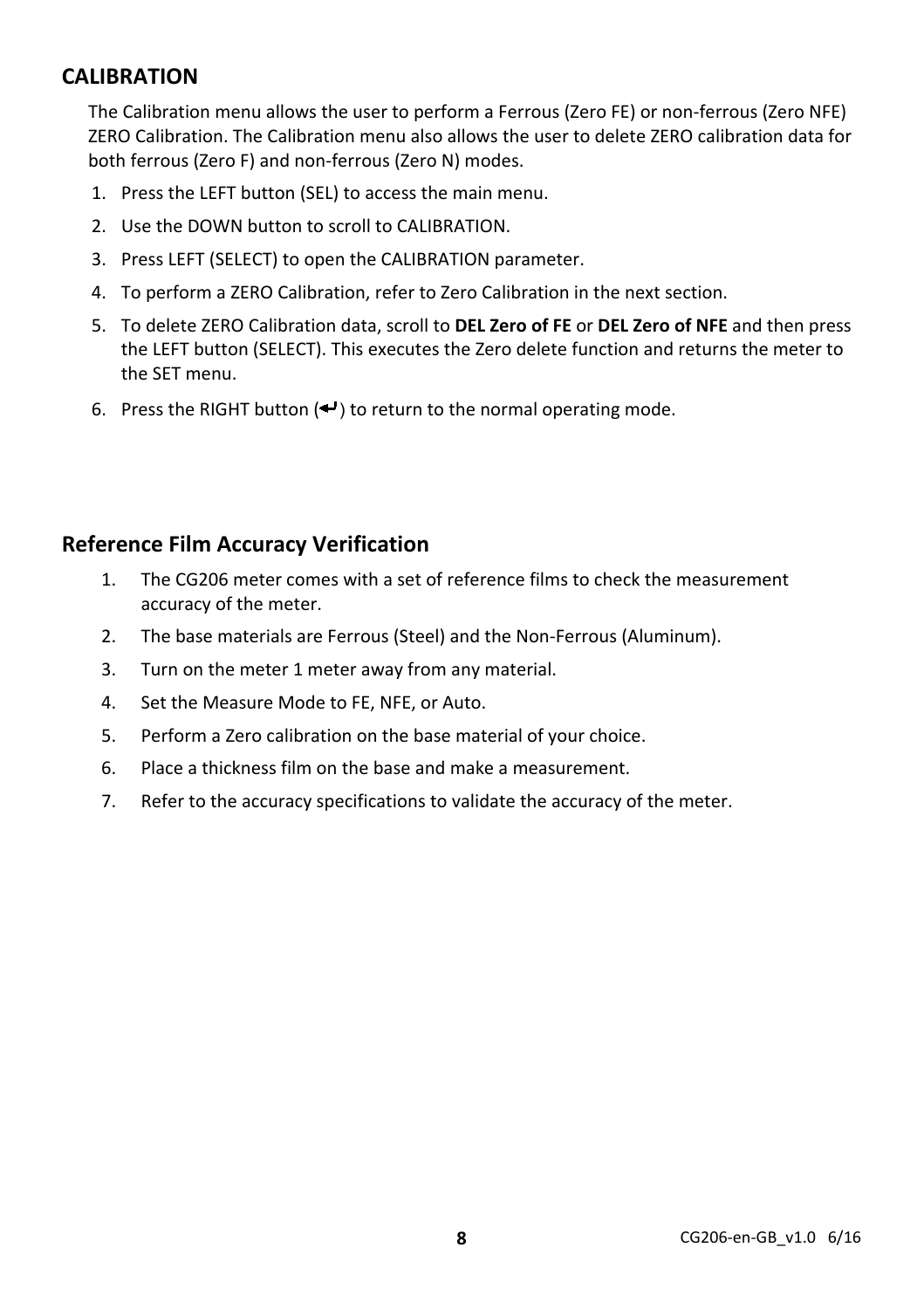#### **The customer should perform a Zero Calibration before any measurements are taken.**

### **Preparing for ZERO Calibration**

- 1. Clean the probe tip and the substrate (grease, oil, metal scraps. The slightest impurity will affect measurement and will distort readings.
- 2. Switch the meter ON at a 10 cm (4") minimum distance from any metal.
- 3. Set the meter to the correct substrate type, FE or NFE.
- 4. The meter is now ready for calibration.

### **Zero Calibration**

#### **ZERO Calibration from the Programming Mode**

- 1. From the normal measurement mode, press the LEFT button (SEL) to access the menu.
- 2. Use the UP/DOWN button to scroll to CALIBRATION mode.
- 3. Press LEFT (SELECT) to open the CALIBRATION parameter.
- 4. Scroll to **'CAL ZERO OF FE'** or **'CAL ZERO OF NFE'**
- 5. Press the LEFT button (SELECT) and 'FE CAL' or 'NFE CAL' should be displayed on the LCD's lower level.
- 6. Press the sensor against the FE or NFE zero reference substrate and wait for the beep.
- 7. Press the LEFT button (OK) to accept the calibration value or press the RIGHT button (CANCEL) to abort the calibration.
- 8. If the meter did not read 0.0 you can try again or "Set" the Zero reference by pressing and holding the ZERO button until the meter beeps.
- 9. When the Zero calibration is complete, the meter is ready to make measurements.

Note that the user can delete ZERO Calibration data by selecting 'Del ZERO of FE' or 'Del ZERO of NFE' from the CALIBRATION mode in the Programming menu.

#### **ZERO Calibration – Relative Mode**

- 1. This mode can be used to set a zero point on reference substrate or on a known thickness of material. For a relative measurement, any thickness greater or lesser will be referenced to this set value.
- 2. Press the sensor against the FE or NFE zero reference substrate or on a known thickness value of material.
- 3. Press and hold the ZERO button until it beeps to set the relative zero calibration to 0.0.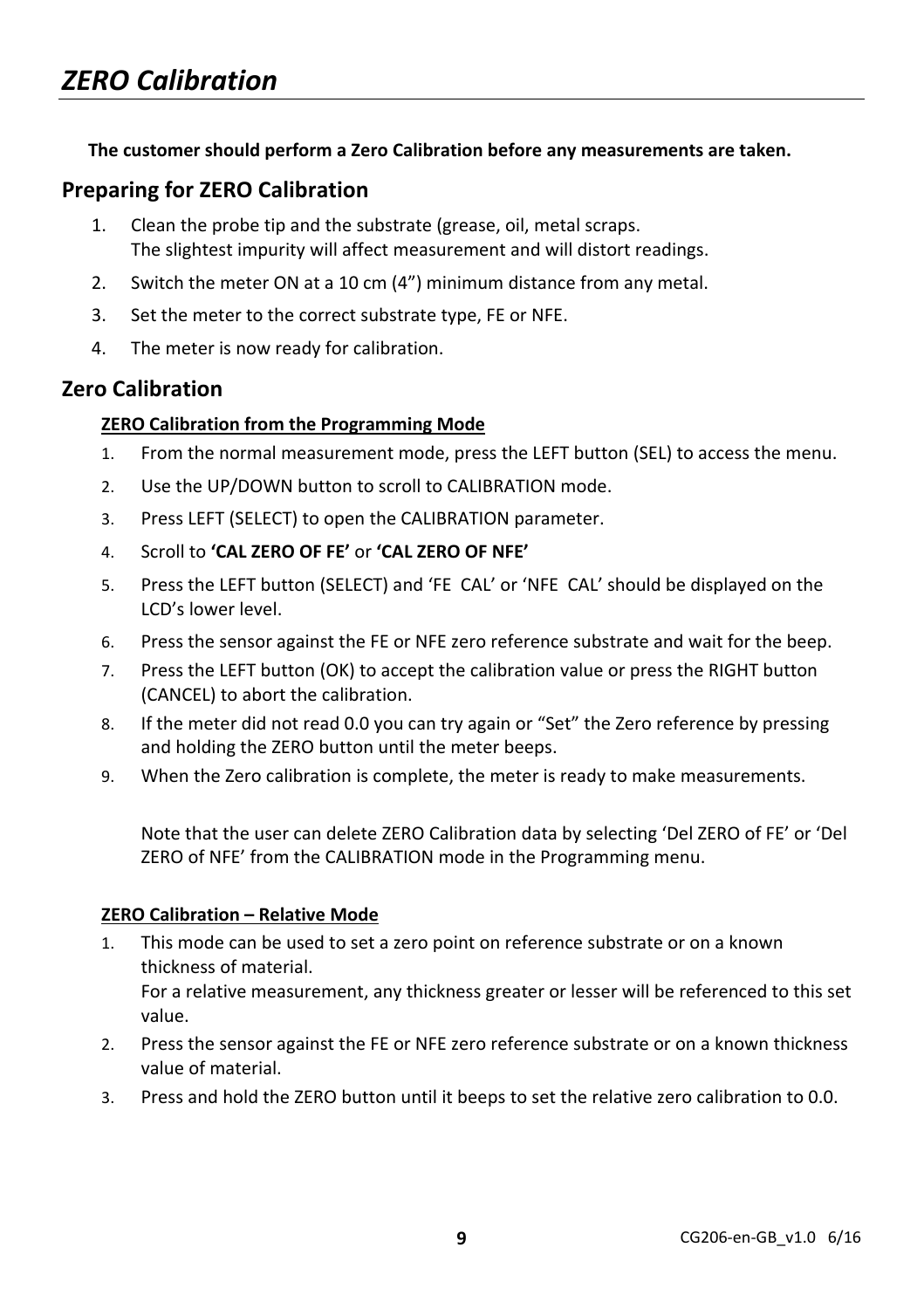# *Record Readings in Memory Groups*

The CG206 offers 30 memory storage groups, Group '0' through '30'.

Group '0' does not allow data to be stored; it is simply a group that can be selected if readings are to be taken without being stored.

From the Normal measurement mode, Use the UP/DOWN arrow keys to scroll to a particular group. When a reading is taken it is automatically stored in the selected group.

Each Group can store up to 50 readings (for a total of 1500 for the 30 groups).

To delete all groups, or an individual group, use the MEASURE VIEW mode as explained in the programming menu section of this User Guide.

In GROUP mode, if the storage capacity is exceeded. The meter will display (50) in the upper right corner and will beep twice.

# *SOFTWARE*

This meter is capable of storing data and can download that data to a PC through the supplied Windows© compatible software and micro‐USB cable. Refer to the Software Help guide supplied with the software on how to install and operate the software.

Check the software download page of the website www.extech.com for the latest version of the PC software and its operating system compatibility.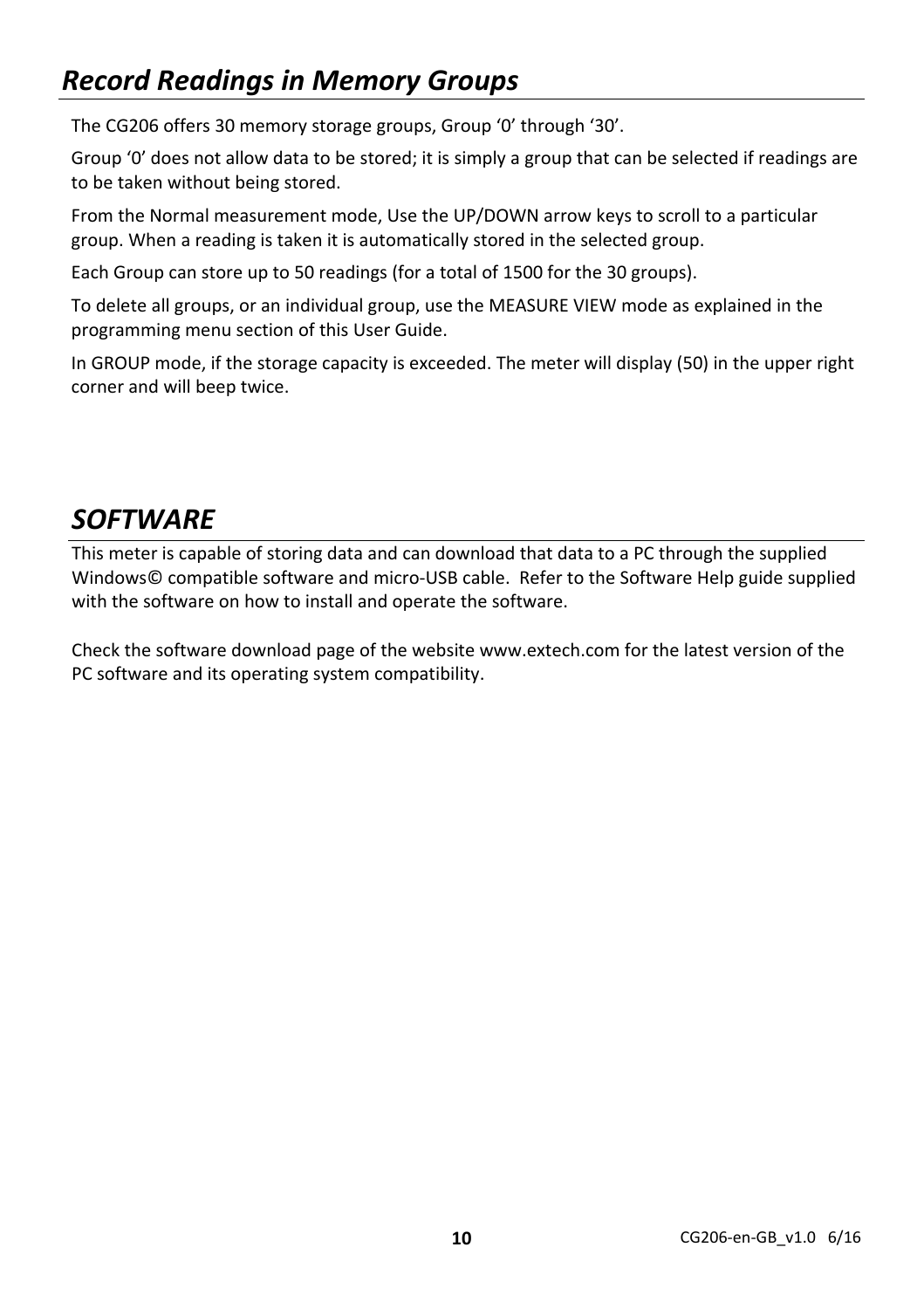# *Error Messages*

The following error messages will appear on the meter's LCD if a problem arises.

| Err1             | Magnetic induction probe (FE) error                      |
|------------------|----------------------------------------------------------|
| Err <sub>2</sub> | Eddy current probe (NFE) error                           |
| Err3             | Both probes - Eddy current and Magnetic induction errors |
| Err4             | Magnetic induction probe (FE) fault                      |
| Err5             | Eddy current probe (NFE) fault                           |

Please contact Extech Instruments if a problem exists.

# *Maintenance*

## **Cleaning and Storage**

Periodically wipe the meter housing with a damp cloth and mild detergent; do not use abrasives or solvents. If the meter is not to be used for 60 days or more, remove the batteries and store them separately.

# **Battery Replacement/Installation instructions**

- 1. Open the rear battery door
- 2. Replace/install the two 1.5V 'AAA' batteries observing proper polarity
- 3. Secure the battery compartment



Never dispose of used batteries or rechargeable batteries in household waste. As consumers, users are legally required to take used batteries to appropriate collection sites, the retail store where the batteries were purchased, or wherever batteries are sold.

**Disposal:** Do not dispose of this instrument in household waste. The user is obligated to take end‐of‐life devices to a designated collection point for the disposal of electrical and electronic equipment.